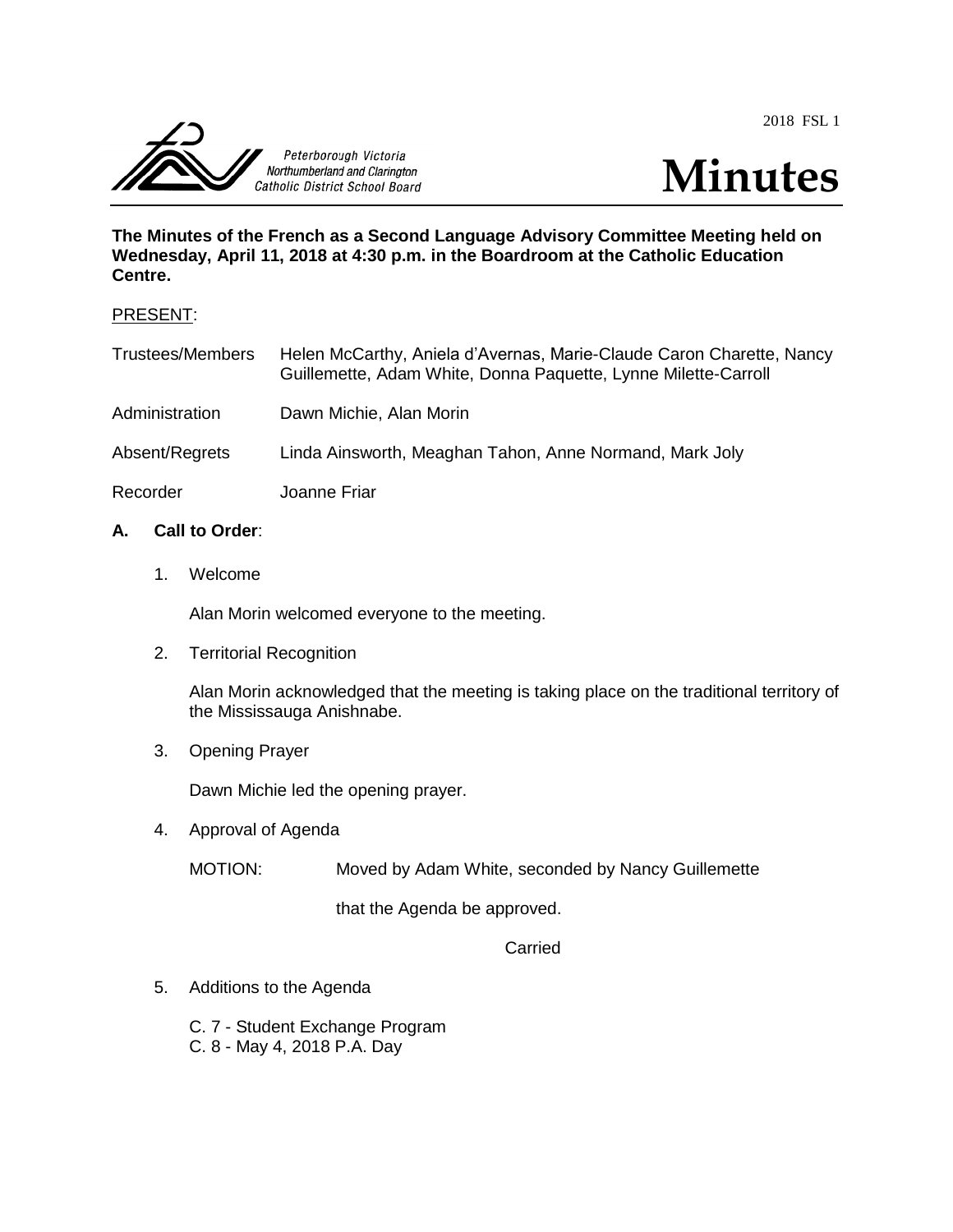6. Approval of the Minutes of the Meeting of November 22, 2017

MOTION: Moved by Lynne Milette-Carroll, seconded by Adam White

that the Minutes of the Meeting of November 22, 2017 be approved.

#### Carried

7. Business Arising from the Minutes

There are some French Immersion and Core French Teachers who are participating in Deep Learning this year, although a group has not been formalized.

The Board has hired a Recruitment Officer, Jennifer Brown, whose focus is on the hiring and retention of French Teachers, ECE's, E.A.s, and, Supply Teachers. In addition, the Federal Government has announced an initiative regarding French Teacher Retention. Details will be coming forward.

### **B. Discussion/Presentations**:

1. FSL 3 Year Framework

Alan Morin presented the 3 Year FSL Plan (2017-2018 to 2019-2020). The report is broken down into 3 pillars: Increase Student Confidence, Proficiency, and Achievement in FSL; Increase the Percentage of Students Studying FSL Until Graduation; and, Increase Student, Educator, Parent, and Community Engagement in FSL. He highlighted one of this year's initiatives of tracking through technology the Professional Development that FSL Teachers are participating in and the key concepts they are being taught. This will help target those that may still be in need of PD. Alan also spoke to the use of technology as a platform for FSL Teachers to share what's happening in their classrooms. Some teachers are already tweeting out great information, which is an excellent resource for other teachers in the Board.

The committee members requested that Secondary Administration be directed to include the promotion of DELF at Grade 8 Parent Information nights.

2. DELF (discussion of training more teachers)

The DELF will be written on May 7 to May 10 this year. 53 students are writing, up from 27 last year. Alan Morin spoke directly to potential candidates in the schools this year. This, along, with a greater knowledge by both teachers and students of the value of this diploma have contributed to the increase in participation. The need to increase capacity around DELF through professional development for teachers was discussed.

A google survey will be sent out to teachers to obtain information on scheduling this training. Alan requested assistance with the facilitation of these days and asked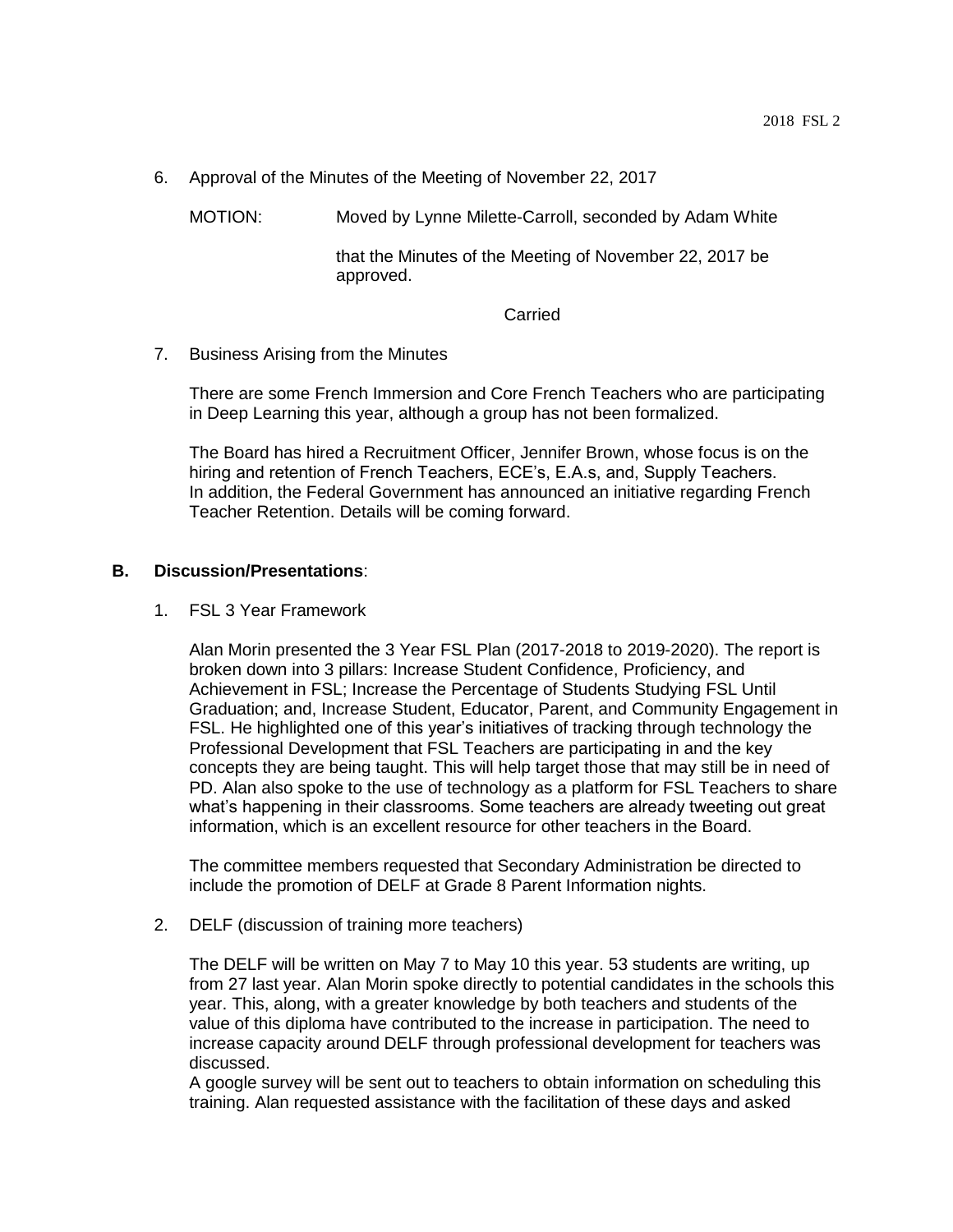committee members to speak with their colleagues.

3. Updating of FSL Digital Resource Organization

The FSL Google Drive Share currently contains 60 folders and allows full access to users to edit or delete content. After discussion, it was decided that the Drive would be cleaned up and reorganized with fewer folders, making the content more accessible. Editing rights will be limited to ensure that the information remains organized, and, that any added content meets current curriculum guidelines.

### **C. Information Items**:

1. Festival D'art Oratoire

This year there were 37 students from 8 schools who participated, 23 in the new Impromtu category. This new category has been a huge success at the schools, with great feedback received from everyone involved. It was decided that the Festival D'art Oratoire would only be offered in the Impromtu category in our schools next year. Resources will be shared to help prepare students.

2. MOE FSL Teacher Recruitment Update

The Federal Government has announced \$31,000,000 in funding for schools boards to assist with FSL teacher recruitment. The amount the Board will be receiving and how that money is to be spent has not yet been released by the Government.

3. Grants for Next Year

The grants for next year from the Ministry of Education have not yet been announced, but they are expected to be similar to this year's amounts. Alan Morin will apply for additional funding should this become available.

4. OMLTA Participation

Twelve teachers from the Board attended the Ontario Modern Languages Teachers' Conference this year. Excellent feedback was received from the participants who were eager to share their learning with other teachers who did not attend. Board participation in both the Fall and Spring sessions will be considered next year, depending on the availability of funding to support this.

5. CECR Regional Activities with Teachers

Core French teachers have been participating in CEFR Professional Development in Barrie. This will help increase the CEFR capacity in our Board.

6. FSL Advisory Committee Members – 2018-2020

The term for the current members of the FSL Advisory Committee ends in June.